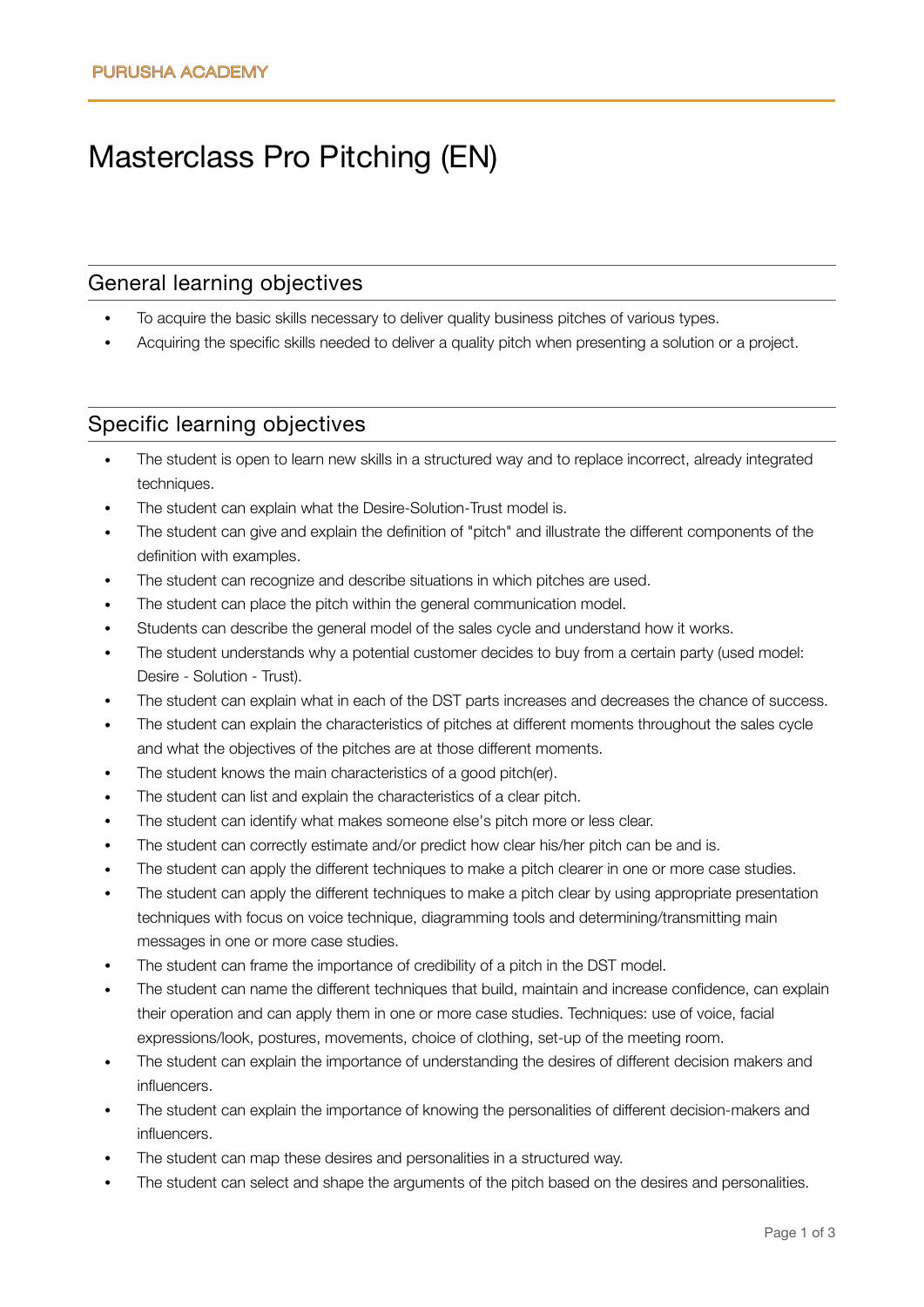- The student can, based on desires and personalities, decide on the most appropriate choices in terms of communication (style), clothing, timing/form of the meeting and participants.
- The student can apply this knowledge to one or more case studies.
- The student can explain what a pre-mortem analysis is and carry it out on one or more case studies.

## Duration

- Online classes: 1,5 hours.
- Preparatory tasks and quizzes (online): 4,5 hours.
- Practical: 1 day.

## Learning formats

Online lessons, online preparation tasks using the Purusha Pro Pitching Templates, classroom sessions, individual preparation, individual practice sessions.

#### Admission criteria

The certificates "Executive Storytelling - Core module - Theory" and "Executive Storytelling - Core module - Practice" must have been obtained.

## Evaluation

Final global evaluation by the trainer who determines if the intended learning goals were sufficiently achieved.

## Number of participants

3 to 4 participants

### **Credits**

3

## Language

English